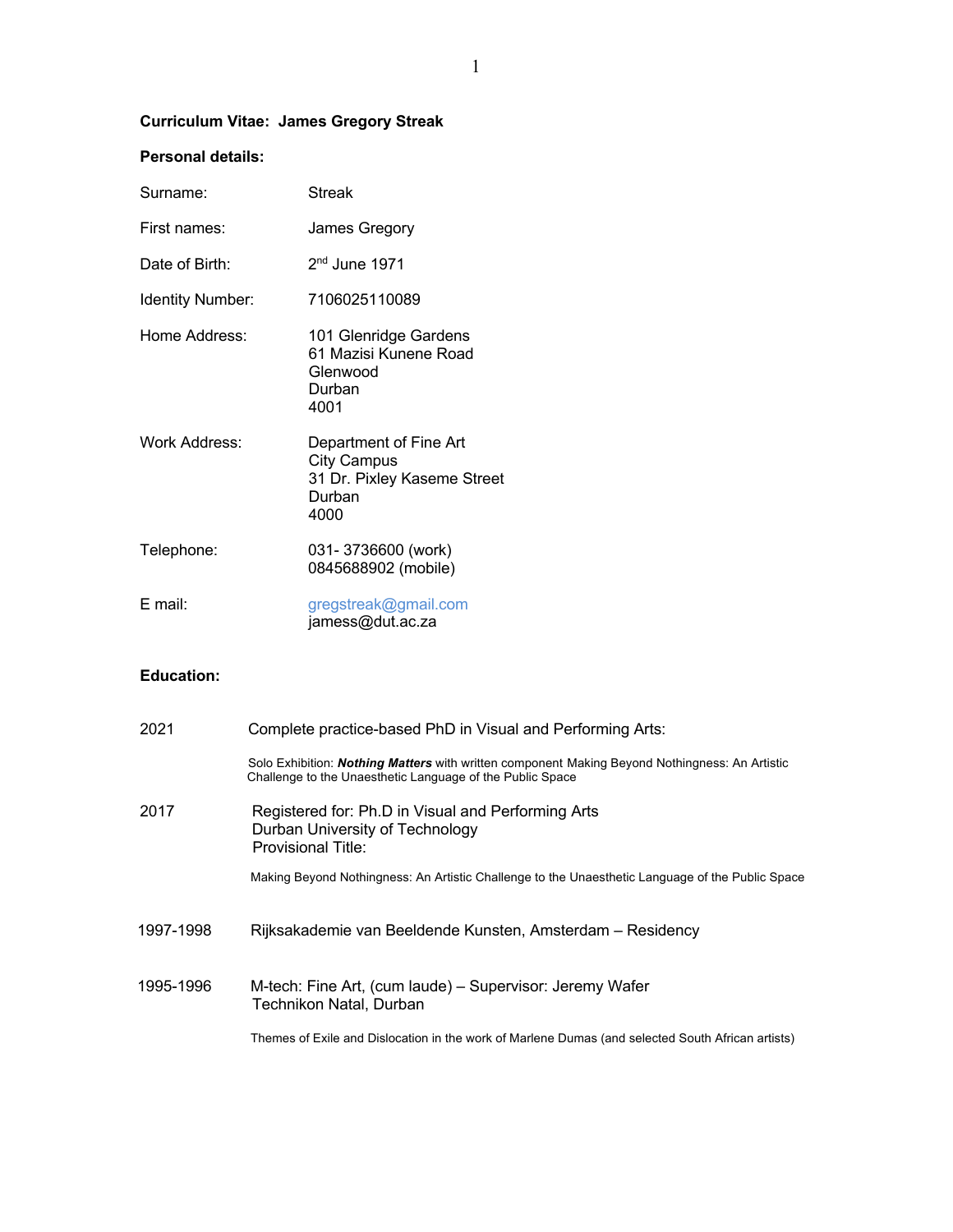| 1992-1993          | National Higher Diploma – cum laude; highest overall aggregate is School of Arts<br>Technikon Natal, Durban                                                                                                                                           |
|--------------------|-------------------------------------------------------------------------------------------------------------------------------------------------------------------------------------------------------------------------------------------------------|
|                    | A Discussion of the Themes of Tragedy and Hope, with particular to Andries Botha's Standard Bank<br>exhibition (Grahamstown 1991)                                                                                                                     |
| 1989-1991          | National Diploma (highest final result and a distinction in Sculpture III)                                                                                                                                                                            |
| 1988               | Matriculated (with exemption), Durban High School                                                                                                                                                                                                     |
| <b>Employment:</b> |                                                                                                                                                                                                                                                       |
| $2015 -$           | Department of Fine Art & Jewellery Design<br>Durban University of Technology (formerly Technikon Natal)<br>Durban                                                                                                                                     |
|                    | Co-ordinate 3D programme. Co-ordinate BFA and Masters programme. Programme<br>Co-ordinating committee. MFA and BFA Supervision. Chairperson of Departmental Review<br>Committee for Masters research. Member of the Faculty Research Committee (2017) |
| 2014               | Department of Fine Art & Jewellery Design<br>Durban University of Technology (formerly Technikon Natal)<br>Durban                                                                                                                                     |
|                    | Appointed full-time Lecturer. Co-ordinate 3D programme. Lecture Sculpture II & III; BFA and<br>MFA programmes                                                                                                                                         |
| 2011               | Vega School (Design · Brand · Business)<br>Durban                                                                                                                                                                                                     |
|                    | Appointed to run Critical and Creative Thinking Programme                                                                                                                                                                                             |
| $2002 - 2013$      | Department of Fine Art<br>Durban University of Technology (formerly Technikon Natal)<br>Durban                                                                                                                                                        |
|                    | Appointed as contract Lecturer for Sculpture II, II, BFA and Masters Practical Supervision - tag<br>teaching with Andries Botha on a 6 month rotational cycle                                                                                         |
| 1999 - 2002        | Department of Fine Art<br><b>Technikon Natal</b><br>Durban                                                                                                                                                                                            |
|                    | Appointed part-time Lecturer in Sculpture II & III; BFA                                                                                                                                                                                               |
| $2010 -$           | Founder/ Owner of Source Creative                                                                                                                                                                                                                     |
|                    |                                                                                                                                                                                                                                                       |

(creative / critical thinking workshops / consultancy)

2004 – Founder/ Owner of Garage Design Lab

(creating spaces / products)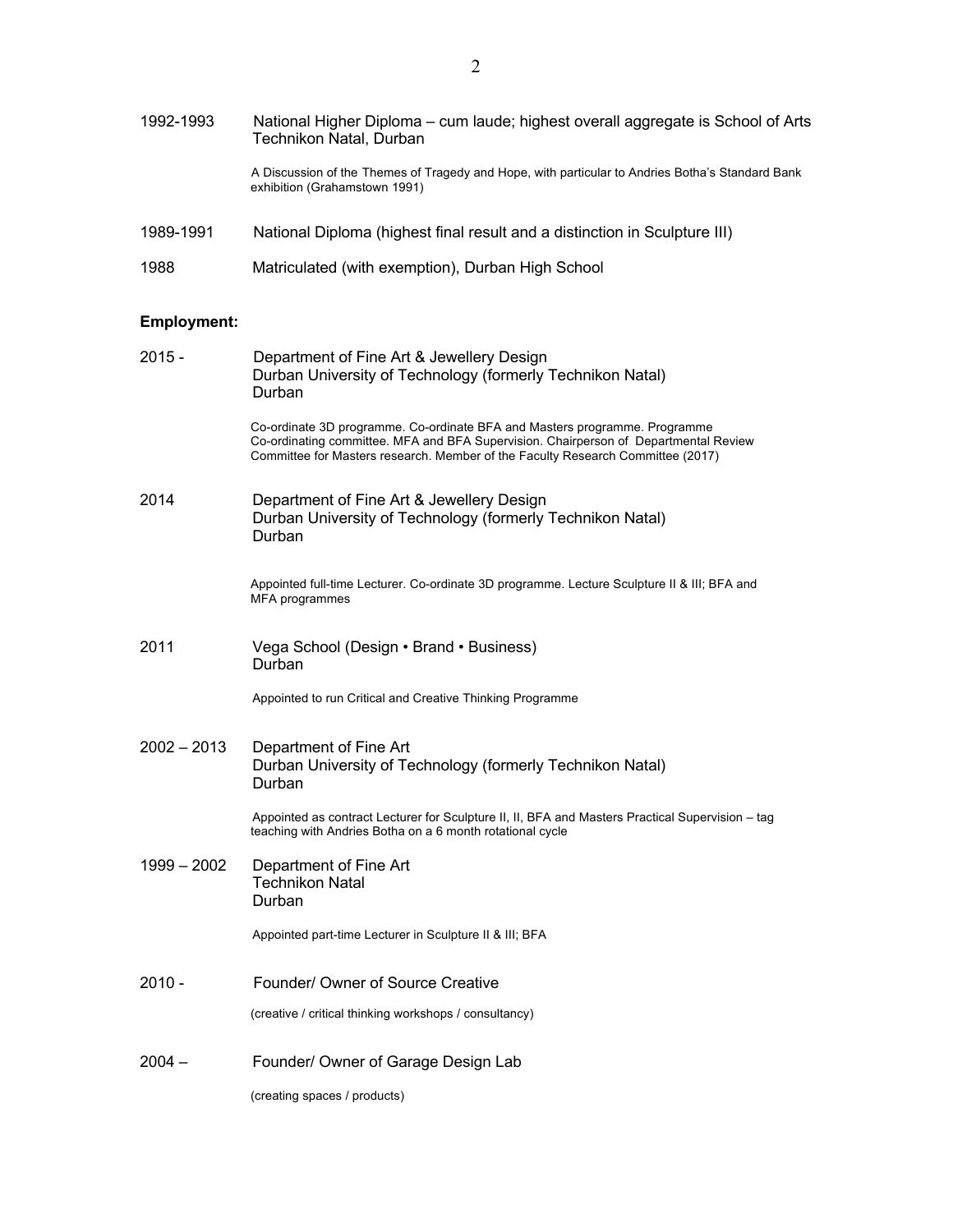- 2000 2009 Founder / Co-ordinator of PULSE, an artist run initiative linked to RAIN, international network of artist run initiatives
- 1995 1996 Department of Fine Art Technikon Natal Durban

Appointed part-time Lecturer in Sculpture II whilst completing Masters study

1993 - 1994 Work as full-time assistant to sculptor, Andries Botha

### **Academic Profile:**

### **Teaching:**

My areas of teaching specialisation are within 3-Dimensional studies and in practice-based post graduate supervision. I have taught Sculpture from second year to Masters level since 1995, both on a part-time, contract and full time basis (2014 - ). I have a special interest in practice-based research where creative output is merged with critical inquiry. I supervise on average 5 MFA students and 6 BFA students at any given time. I am the current co-ordinator of both the BFA and MFA programmes in the Department of Fine Art, having recently completed my practice-based PhD September 2021).

Many of my former students have attained significant success in their studies. These include the Standard Bank Young Artist Award, Future Generation Art Prize and acceptance into the post graduate programme of the Rijksakademie in Amsterdam. The career success of graduates has been noted through selection onto major international and local exhibitions, academic appointments, public commissions and art related entrepreneurial activity.

## **Academic / Artist Initiatives:**

In my capacity as a Rijskakademie van Beeldende Kunsten Alumni I was tasked with establishing an artist run initiative and in February of 2000, founded PULSE, which became the South African component of a larger global network of artist run initiatives, all of whom were linked to RAIN, the Rijksakademie Artists International Network. From 2000 – 2009 I executed several international projects, as well as participated in conferences and workshops within the RAIN Network. Within the PULSE projects, I was responsible for the conceptualizing, fund raising and co-ordinating of the projects. This included curating and organizing exhibitions, conferences and walkabouts, as well as the production of the publications. I also oversaw all the financial aspects of the projects, from the raising of funds related to budget outlines to the administration and financial reconciliation of each project. The aim of **PULSE** was to create a platform for dialogue and debate amongst cultural producers worldwide. **PULSE** created projects around themes that were pertinent in context and that found resonance globally. Below is an account of the various International projects that PULSE organized as well as those it participated in:

2008-

2009 **DIS - EASE (a new generation of video art from the Rijksakademie archives)** is a video compilation screening that reflects on the diversity of approach within the medium, both in terms of content and articulation Screeings: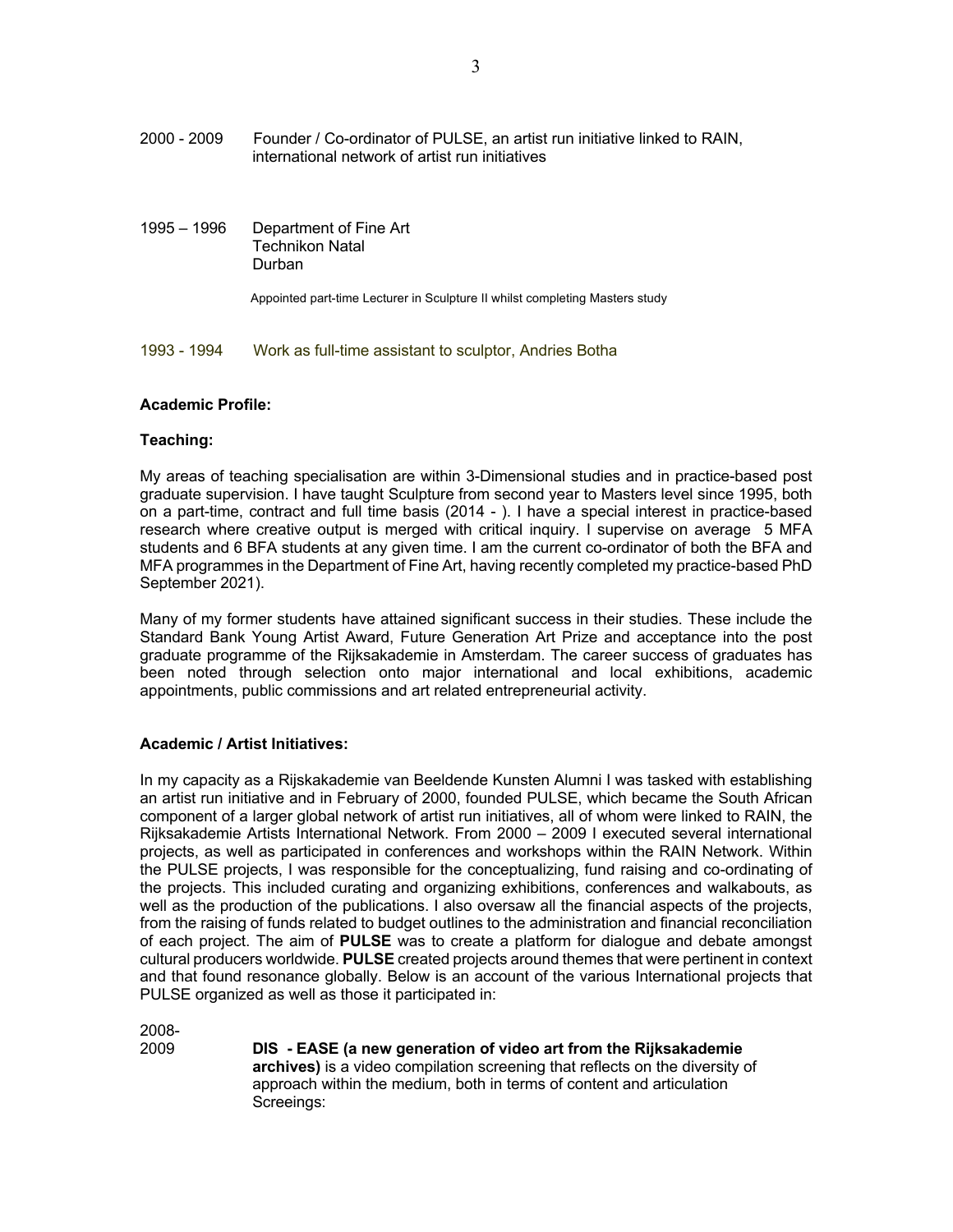|               | Bank Gallery, Durban, 2009<br>South African National Gallery, Cape Town, 2009<br>FAIVA video festival in Bamako (February 2012)                                                                                                                                                                                                                                                                                                                                        |
|---------------|------------------------------------------------------------------------------------------------------------------------------------------------------------------------------------------------------------------------------------------------------------------------------------------------------------------------------------------------------------------------------------------------------------------------------------------------------------------------|
| 2006-<br>2007 | Human Insides - a project that looked at socio-developmental issues in and<br>around Durban South Africa with the idea of producing 4 documentary films for<br>mass release.                                                                                                                                                                                                                                                                                           |
| 2006          | April, PULSE invited to give presentation at Rijksakademie (Netherlands) on new<br>proposed project "Human Insides".                                                                                                                                                                                                                                                                                                                                                   |
| 2005          | KO Video First Durban Video Festival - a selection of 304 works from 28<br>different countries showed on 9 DVD loops at 5 venues through the month of<br>October 2005.                                                                                                                                                                                                                                                                                                 |
|               | March 2006 - publication launched.                                                                                                                                                                                                                                                                                                                                                                                                                                     |
| 2004-<br>2005 | Blind Spaces - a joint collaborative project between PULSE and CEIA (Brazil).<br>An exchange between Brazilian and South African Film-makers, looking at the<br>marginalized spaces within each other's cities (Durban, South Africa and Belo<br>Horizonte, Brazil). Artists and theorists include Joacelio Batista, Pablo Lobato,<br>Marco Paulo Rolla, Marcos Hill, Nisrene Khord, Owen Oppenheimer, Doung<br>Jahangeer, Alexander Wafer, Vaughn Sadie, Greg Streak. |
|               | Blind Spaces - December, 2004: Brazilian Filmmakers arrive in Durban for one<br>month of filming.                                                                                                                                                                                                                                                                                                                                                                      |
|               | Blind Spaces - February, 2005: South African filmmakers spend one month in<br>Belo Horizonte filming                                                                                                                                                                                                                                                                                                                                                                   |
|               | Blind Spaces - February, 2005 exhibition / presentation at SESC, Sao Paulo<br>Blind Spaces - compilation of publication and DVD of 8 films (2005-2006)                                                                                                                                                                                                                                                                                                                 |
| 2004          | Hiv(e) project takes place from January-February 2004. Artists make<br>interventions at Gozololo Children's Centre in the township of Kwamashu,<br>Durban and produce work for exhibition.                                                                                                                                                                                                                                                                             |
|               | April, Hiv(e) - exhibition takes place at the Franchise Gallery in Johannesburg.<br>Artists include: Sofia Garciavieyra (Argentina), Ade Darmawan (Indonesia), Jena<br>McCarthy (South Africa)                                                                                                                                                                                                                                                                         |
|               | June, launch of Hiv(e) documentary film and publication                                                                                                                                                                                                                                                                                                                                                                                                                |
|               | July, Greg Streak is invited on behalf of PULSE to deliver a paper at the South<br>Project - Gathering in Melbourne, Australia                                                                                                                                                                                                                                                                                                                                         |
| 2003          | June/July, PULSE curates a special presentation for the OK Video, Jakarta<br>Video Festival on the invitation of Ruangrupa                                                                                                                                                                                                                                                                                                                                             |
|               | August - launch 2003 project Hiv(e)                                                                                                                                                                                                                                                                                                                                                                                                                                    |
| 2002          | April - Launch of project "Violence/Silence)                                                                                                                                                                                                                                                                                                                                                                                                                           |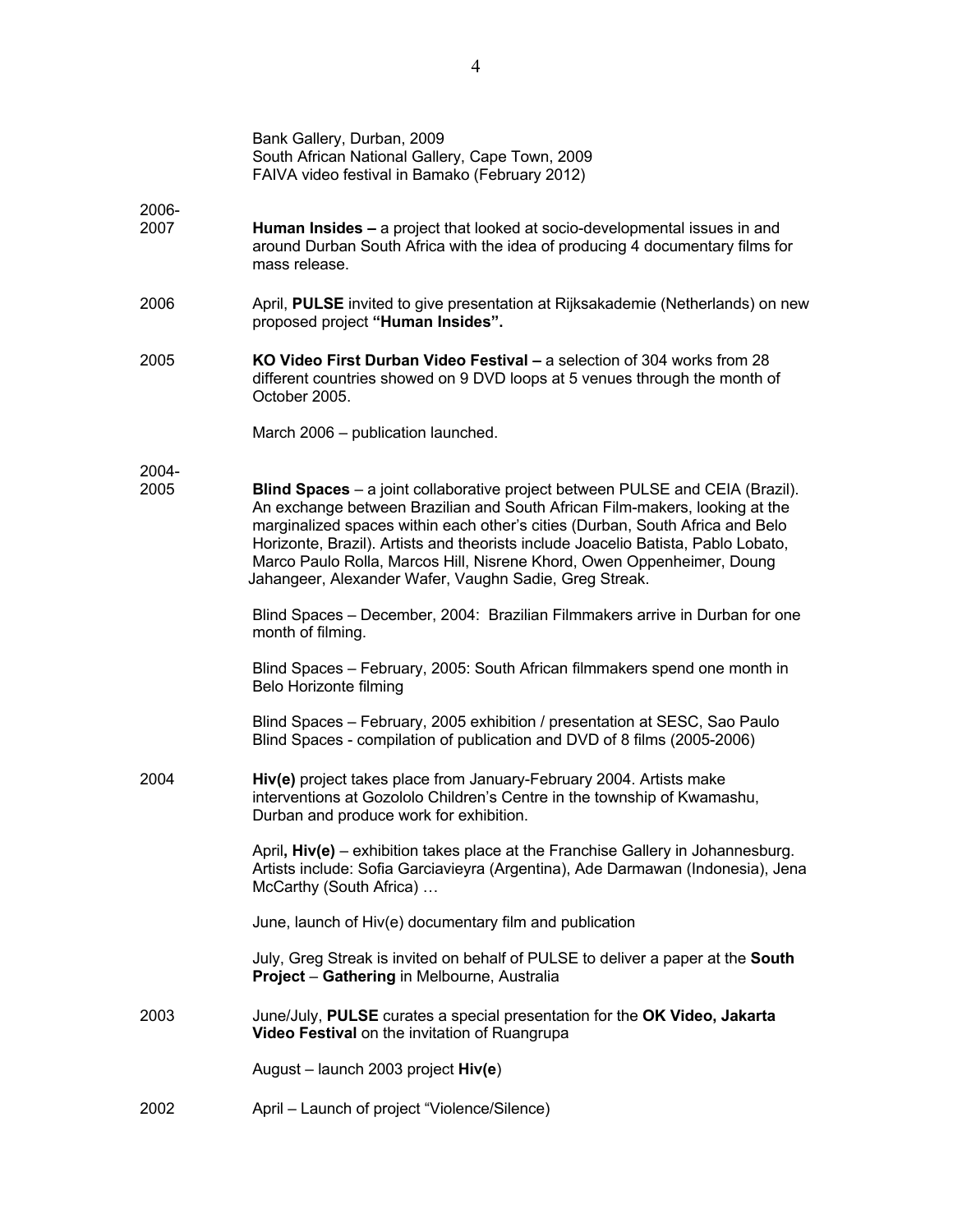June/July – Project takes place in Durban and Nieubethesda, South Africa

**Violence** exhibition opens at NSA Gallery, Durban South Africa

 **Silence** opens in and around Nieubethesda, South Africa (collaboration with Ibis Art Centre) – Silence became the 2002 !Xoe Bienale

**Violence/Silence** - conference held at NSA Gallery, Durban: includes guest speakers Mary De Haas, Peter Machen, Kathryn Smith, Greg Streak, Survivors of Violence

 November**, Violence/Silence** –: curated exhibition opens at US Gallery, Stellenbosch, South Africa.

Launch of publication and documentary video at US Gallery

 December, **PULSE** invited to Lujan, Argentina to take part in a workshop Researching *"cultural management for artists"* on the invitation of TRAMA

2001February, **Open Circuit – closing,** exhibition curated by Greg Streak of Sebastian Diaz Morales (Argentina) and Jo Ractliffe (South Africa)

Launch of Publication: **Open Circuit**

2000February, **PULSE** is formally set up as an initiative

 October/November, **Open Circuit***,* Project Exhibition at the NSA Gallery including amongst others: Isaac Carlos (Portugal), Greg Streak (South Africa), Sharmila Samant (India), Kathryn Smith (South Africa), Mark Bain (USA) …

 **Open-Circuit**: conference – November**,** Technikon Natal, Durban, Guest Speakers include: James Sey, Virginia Mackenny, Kathryn Smith, Alexander Sudheim, Paul Edmunds.

### **PULSE Publications:**

 **Dis-Ease** (a new generation of video art from the Rijksakademie archives) – catalogue and video loop (2008 – 2009)

 **Human Insides**, 2006-2007, catalogue and 4 documentary films

 **PULSE** documentary film (2000 – 2006), commissioned by Dutch ministry

 **KO Video 1st Durban Video Festival**, catalogue of project

 **Hiv(e)**, 2004 – A2 poster, catalogue of project, 35' documentary film

 **Shifting Maps** (RAIN publication), 2004

 **Ok Video**, publication for OK Video, Jakarta Video Festival 2003

 **Silent Zones** (RAIN publication), 2001/ 2002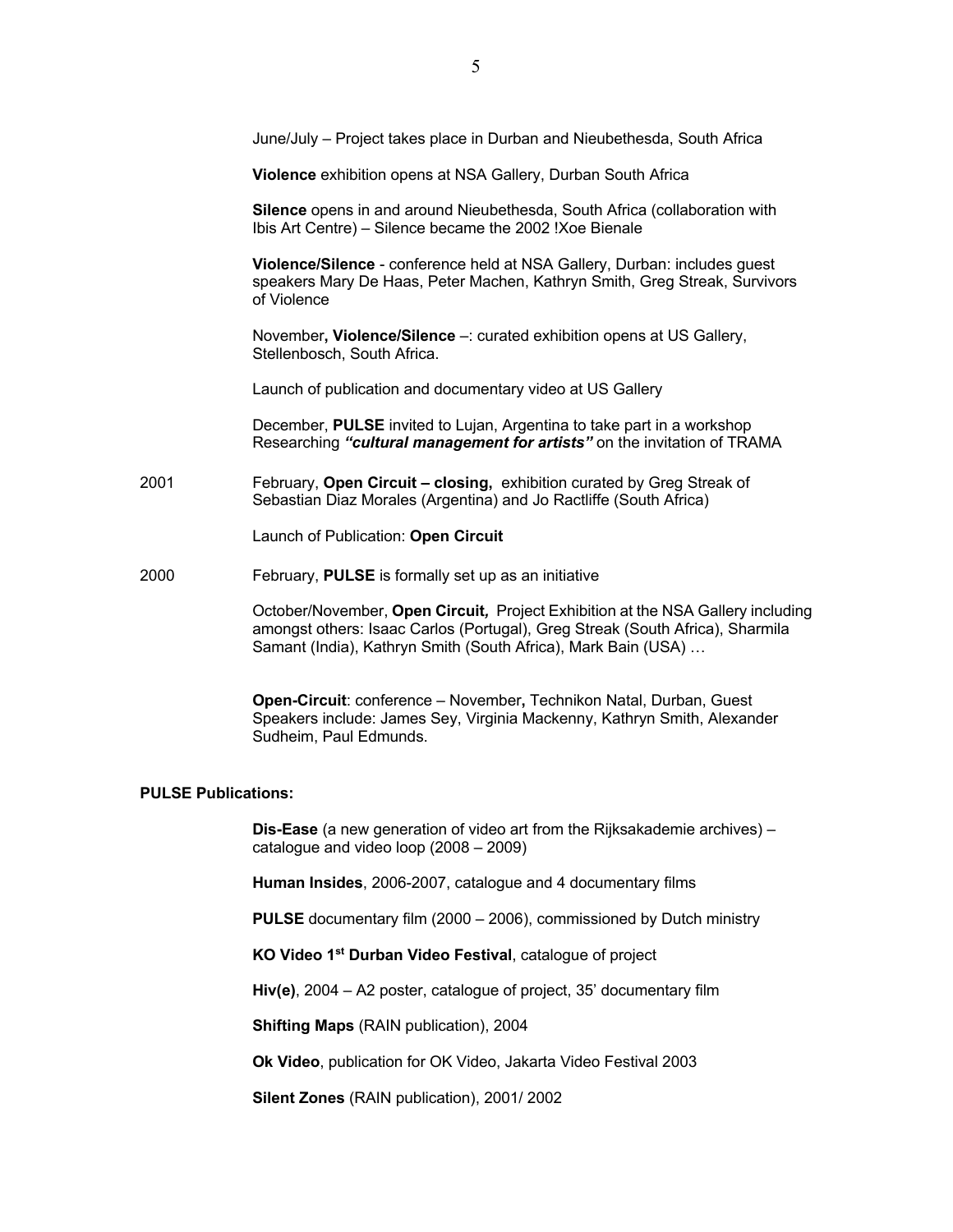**Violence/Silence,** Durban, 2002, catalogue of exhibition project (include a documentary video)

 **Open Circuit**, Durban, 2001, catalogue of exhibition project

#### **Academic Development:**

At the Durban University of Technology I have been involved in aspects of course planning, in particular the vertical and horizontal alignment of the 3D studies programme from  $1<sup>st</sup> - 3<sup>rd</sup>$  years, as well as the co-ordination and management of the B-tech and Masters programmes. I am currently involved in a restructuring of the post-graduate levels of study to align it with national norms and standards. I have also served on various boards with regards to re-curriculation of various levels of study. I served as a member of the Faculty Research Committee (2015-2018) which confers on matters relating to student Masters and PhD research. I developed a new practice-based proposal template for post-graduate studies for the Faculty of Arts and Design. I am constantly furthering my pedagogical and practice research pursuits:

- 2021 Faculty of Arts & Design: Supervisor of the Year
- 2017 Developing literacy practices in Postgraduate Studies (Prof. Sioux Mckenna)

AcLits symposium on the 25-26 May

Reading and Writing Journal Articles (Dr Goodier, NIHSS-SAHUDA Mentor)

 Continue to serve as Chairperson of Departmental Research Committee (DRC) and on the Faculty Research Committee (FRC)

2016 Doctoral Mentoring Proposal Development Programme:

- Session 1. Theoretical Frameworks for Doctoral Research outcomes
- Session 2. Approaches to Qualitative, Quantitative and Mixed Methods Study<br>Session 3. Mixed, Qualitative and Quantitative Research Methods
- Mixed, Qualitative and Quantitative Research Methods
- Session 4. Data Analysis: Methods, Tools and Theory
- Session 5. Data Analysis: Practical's, Software and Preliminary Analysis
- Session 6. Peer review presentations and Oral Defence (successful)

 Strengthening Postgraduate Supervision Course (30 Credits), Centre for Higher Education Research, Training and Learning

 ISEA 2016, Hong Kong : 16–22 May, 2016 (Core committee member / Curatorial Team Member 2018)

 Serve as Chairperson of Departmental Research Committee (DRC) and on the Faculty Research Committee (FRC)

2015 Accredited Assessor Training (26-30 March)

Masters and Doctoral Supervision Workshop (Prof. Johan Muton)

Academic Literacies: From Tacit to Conscious Awareness and Practice

ISEA2015 Vancouver, Canada – part of official team to bid for ISEA2018 in Durban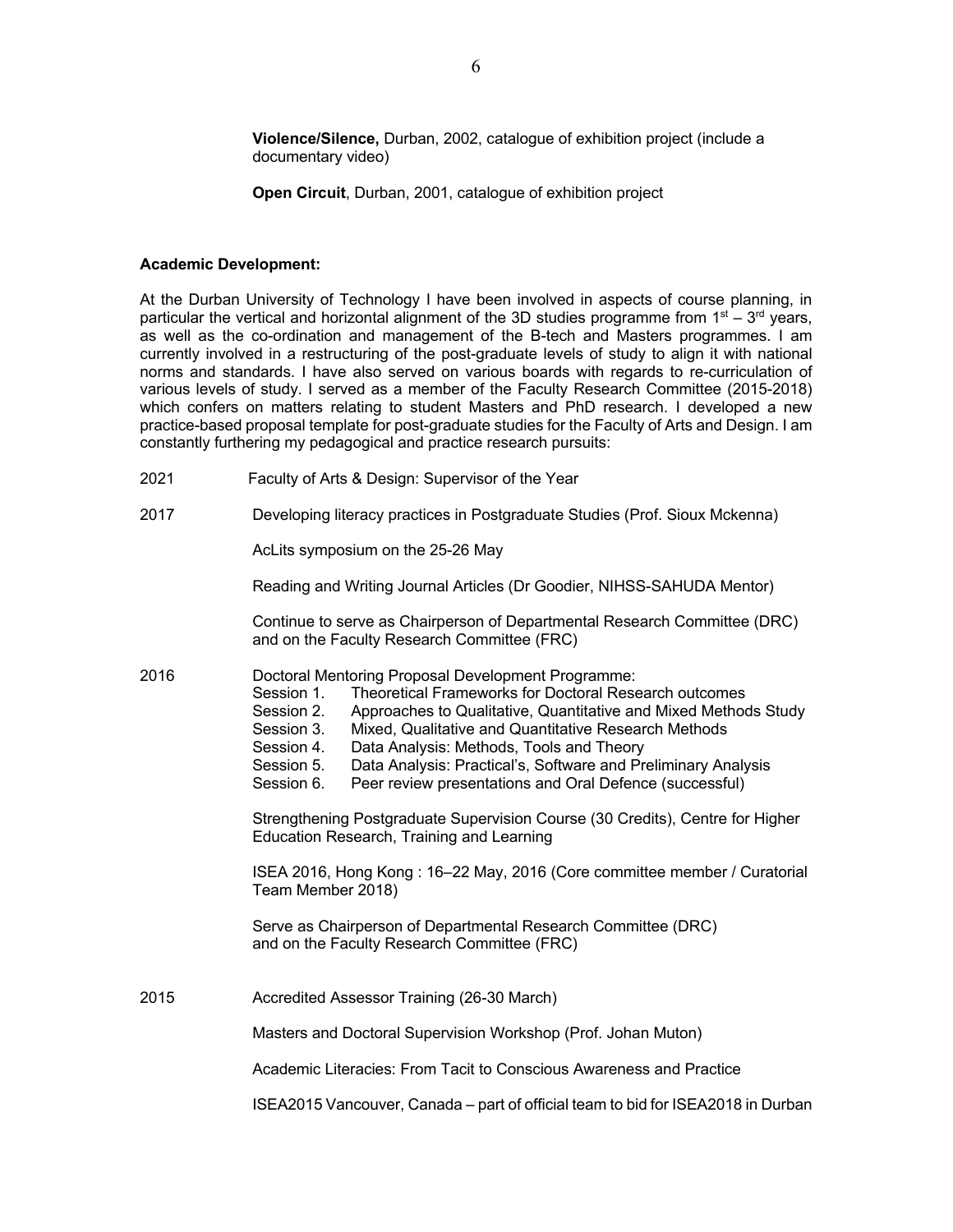## Accredited Moderator Training 12-16 November

Article Writing Workshop 17-19 November, 2015

Institutional Research Day 26 November, 2016 (Best Oral Presentation)

#### **Creative Research:**

I have regarded the practice of art as a form of critical enquiry, as conceptually reflective research. The phrase, *Nothing Matters*, embodied the paradox at the heart of my recently completed practicebased PhD project (2021). At one level, the words suggest negation; at another level, the phrase invokes a more philosophical consideration that is linked to a history of artistic thought and practice. How to create artefacts that use the language of nothing, the void, the blank, the omitted, the interpretation of nothingness, as a vehicle to oppose the 'unaesthetic' language of the public space? These works reflected my position as an individual and a maker of things within a global climate in which it appears that our social, political, economic, spiritual and emotional compasses are misaligned with the human environment, physical as well as psychological. My purpose was to pursue a paradox of possibility in art practice: how, in the context of a negative set of circumstances (the currently debased character of public language in South Africa, and for that matter, globally) to create forms of representation that transfigure 'nothingness' into a vindication of the creativity of the human imagination?

## **Selected Exhibitions:**

| 2021 | Nothing Matters: Solo exhibition embodying my practice-based PhD research.<br>(Industrial warehouse complex: 400 Sydney Road, Durban) |
|------|---------------------------------------------------------------------------------------------------------------------------------------|
| 2017 | Ek Sê - Documenta 14 Education programme: Synantiseis (series of<br>presentations), Athens, Greece                                    |
| 2016 | Greg Streak- Selected Works, Solo Exhibition: Grand Provence, Franschoek<br>Cape Town 14 May - 14 July, 2016                          |
| 2015 | Staff Exhibition: Digital Festival, DUT, Durban 10-12 September, 2015 catalogue                                                       |
| 2013 | Seeing Red, Feeling Blue - Solo Exhibition Commune1 Gallery, Cape Town                                                                |
|      | KadS2 - site specific installation exhibition, Amsterdam, Netherlands catalogue                                                       |
|      | Weerberig, Aardklop festival                                                                                                          |
|      | Fissure, Commune1, Cape Town (Ledelle Moe, Dominique Edwards,<br>Toru Nora, Jason Larkin)                                             |
| 2012 | <b>Salvo, group show - Commune 1 Gallery, Cape Town catalogue</b>                                                                     |
| 2011 | Mogen we ook tijdelijk (), 21 rozendaal in Enschede, Netherlands catalogue                                                            |
|      | <b>Fake Empire (blue monday)</b> – DAC commissioned temporary work for COP 17                                                         |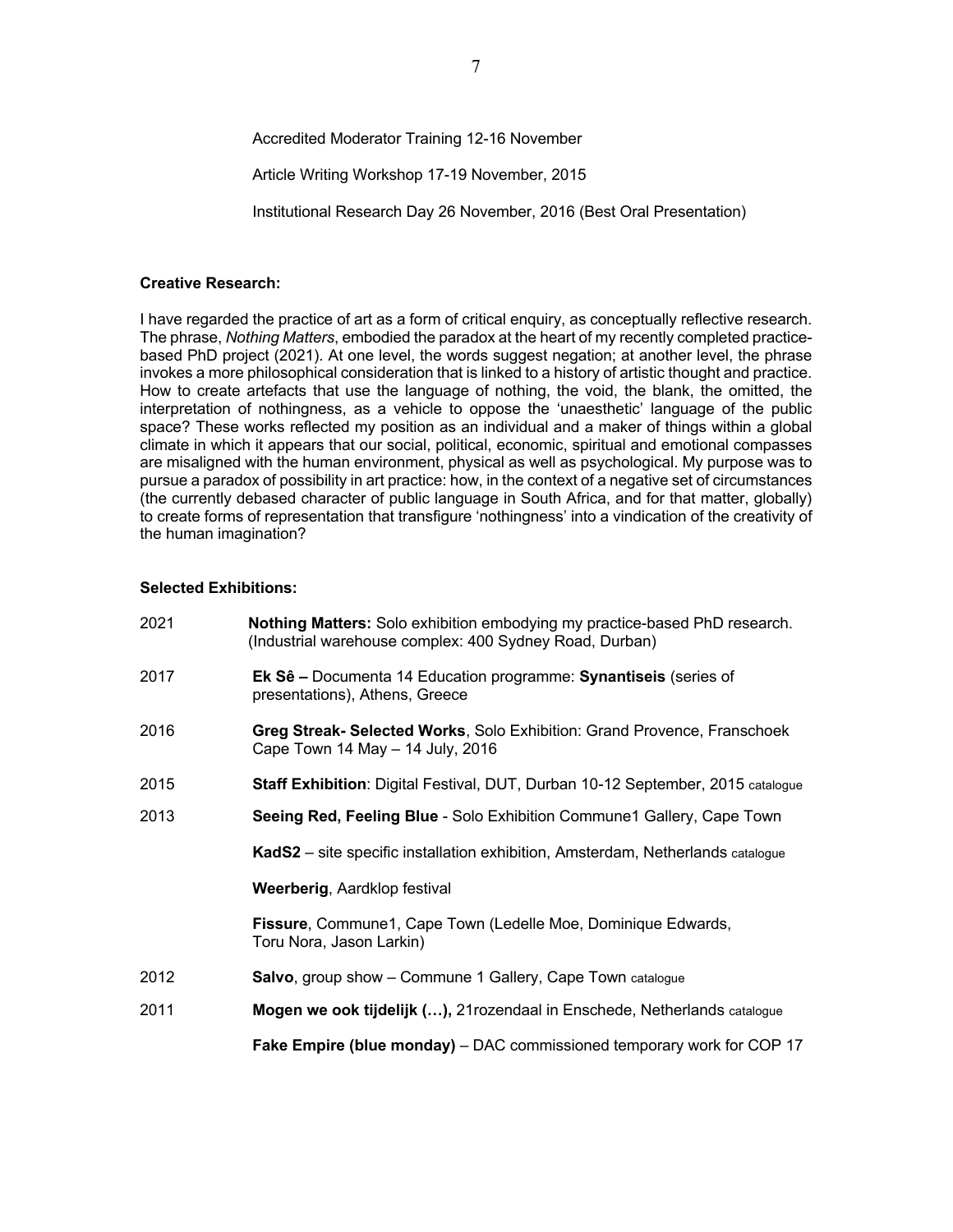|      | 'Oh My, Oh My: From the Annals of a Great Telepathic Affair', Convocation<br>House, Johannesburg (James Webb, Bronwyn Lace, Marcus Neustetter )                                                                                                         |
|------|---------------------------------------------------------------------------------------------------------------------------------------------------------------------------------------------------------------------------------------------------------|
| 2010 | Hearts and Minds: Savanah, Georgia, USA catalogue                                                                                                                                                                                                       |
|      | Art Amsterdam (represented by Soledad Senlle Gallery, Amsterdam)                                                                                                                                                                                        |
|      | Nothing Lasts Forever: solo exhibition, Soledad Senlle Gallery, Amsterdam                                                                                                                                                                               |
| 2009 | Harbour, KZNSA Gallery, Durban                                                                                                                                                                                                                          |
|      | Social Pattern, AVA Gallery, Cape Town (Paul Edmunds, Kim Liebermann)                                                                                                                                                                                   |
|      | <b>Johannesburg Art Fair</b>                                                                                                                                                                                                                            |
|      | Calvin Me, Centrum voor Beeldende Kunst, Dortrecht (Anish Kapoor, Marc Quinn,<br>Ai Wei Wei, Doina Kraal, Monali Meher, Greg Streak, Zhang Xiaogang)                                                                                                    |
|      | No / Thing: UCA Gallery, Cape Town                                                                                                                                                                                                                      |
|      | <b>New Connections - DUT Staff Exhibition, DUT Gallery, Durban catalogue</b>                                                                                                                                                                            |
| 2008 | The Light Show: Bank Gallery (Stephen Hobbs, Jeremy Wafer)                                                                                                                                                                                              |
|      | Accumulative Disintegration - solo exhibition, Bank Gallery, Durban                                                                                                                                                                                     |
| 2007 | Drift two person show with Ledelle Moe at the 1708 Gallery, Washington, U.S.A catalogue                                                                                                                                                                 |
| 2006 | Nie Meer, De Warende Turnhout - Belgium (Robin Rhode, Candice Breitz, Tracy<br>Rose, Mustafa Maluka etc.)                                                                                                                                               |
|      | Shared Histories / Decolonising the Image - Arti De Amiticae, Amsterdam                                                                                                                                                                                 |
|      | De Grote Oversteek - Stedilijk Museum, Zwolle (Moshekwa Lange, Gregg Smith)                                                                                                                                                                             |
|      | 21 <sup>st</sup> Durban International Film Festival: Official Selection and Special Mention Jury Award<br>with first full feature documentary film: Beauty and the Beasts (78' 31")                                                                     |
| 2005 | <b>KKNK</b> - klein karoo fesitval                                                                                                                                                                                                                      |
|      | KO Video: 1st Durban Video Festival – self-initiated festival and participant<br>along with 300 other video works from 28 different countries (Johan Grimonprez,<br>Tracy Emin, William Kentridge, Benny Nemerofsky Ramsay, Owen Oppenheimer) catalogue |
| 2004 | Hiv(e): Franchise Gallery, Johannesburg (self-curated - PULSE project) Sofia Garciavieyra,<br>Ade Darmawan, Paul Edmunds (SA) catalogue                                                                                                                 |
|      | <b>San Francisco Video Festival</b>                                                                                                                                                                                                                     |
|      | Tangentia, international public art project in Cato Manor, Durban catalogue                                                                                                                                                                             |
| 2003 | OK Video - Jakarta Video Festival (curator: Greg Streak) Greg Streak, Stephen Hobbs,<br>Kathryn Smith, Jose Ferreira catalogue                                                                                                                          |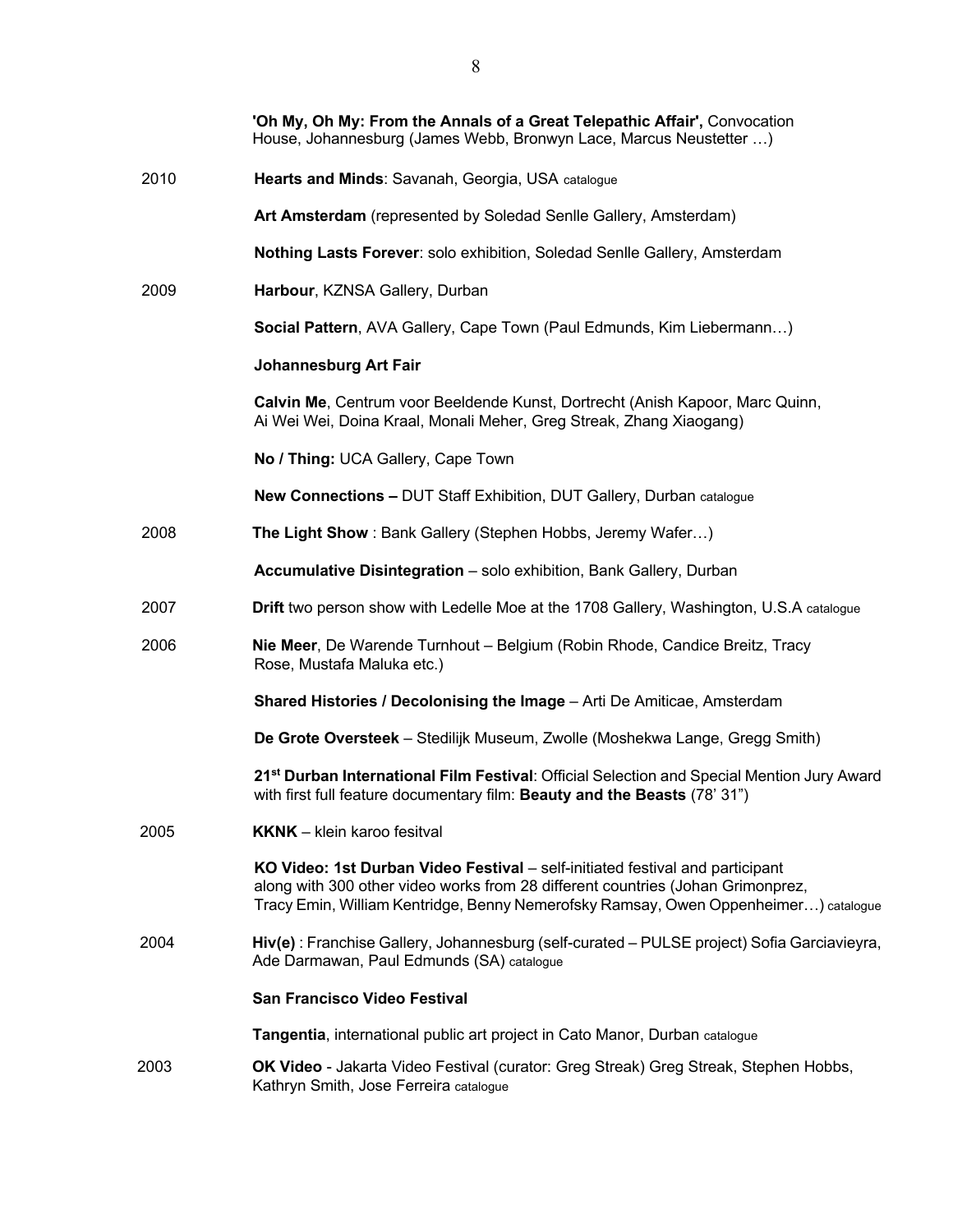|      | Video Brazil: Single Channel (Minnette Vari, Andries Botha, Virginia Mackenny)<br>catalogue                                                                                                                      |
|------|------------------------------------------------------------------------------------------------------------------------------------------------------------------------------------------------------------------|
| 2002 | "7" group Video show, Lakeen Gallery, Mumbai, India                                                                                                                                                              |
|      | Outpost 11 - US Gallery, Stellenbosch catalogue                                                                                                                                                                  |
|      | Violence – self-curated exhibition N.S.A. Gallery, Durban, South Africa (Adriana Lestido,<br>Marco Paulo Rolla, Paul Edmunds ) catalogue                                                                         |
|      | Silence - self-curated exhibition - Nieubethesda, South Africa (Bharti Kher,<br>Adriana Lestido, Marco Paulo Rolla, Luan Nel ) catalogue                                                                         |
|      |                                                                                                                                                                                                                  |
| 2001 | rest and motion, Klein Karoo Arts Festival - curator, Kathryn Smith                                                                                                                                              |
|      | South: voyages into mutant technologies, Portuguese Cultural Centre,<br>Maputo, Mozambique, Eder Santos, Marcello Dantes, Lucas Bambozzi),<br>curator, Jose Ferreira catalogue                                   |
|      | World Wide Video Festival - Amsterdam, Holland                                                                                                                                                                   |
| 2000 | <b>Unplugged 5 Market Gallery, Johannesburg</b>                                                                                                                                                                  |
|      | A.r.e.a. 2000, Reykjavik Art Museum - Iceland (curated by Gavin Younge)                                                                                                                                          |
|      | !Xoe 2 site specific, Nieu Bethesda and Grahamstown Festival                                                                                                                                                     |
|      | !Xoe2 - Off-Site, Bell-Roberts Contemporary, Cape-Town, South Africa.                                                                                                                                            |
|      | Divine, Greg Streak & Andries Botha, NSA Gallery, Durban                                                                                                                                                         |
|      | "Outpost", Association of Arts gallery, Pretoria                                                                                                                                                                 |
|      | Tour Guides of the Inner City, Johannesburg (curator: Stephen Hobbs)                                                                                                                                             |
|      | 4 persons, Lakeen Art Gallery, Mumbai, India                                                                                                                                                                     |
|      | Open-circuit - self-curated exhibition, N.S.A. Gallery, Durban, South Africa<br>(Mark Bain, Isaac Carlos, Stephen Hobbs, Jeremy Wafer)                                                                           |
| 1999 | The Mind on Scale: The Lava Edge, Arti et Amicitiae, Amsterdam, Mark Dion, Ashley<br>Bickerton, Daniel Noguiera, Pippiloti Rist, Jeroen Kooijmans (curator, Christine Sluysmans)                                 |
|      | Video Views, with William Kentridge, Clive van der Berg, Tracy Rose, Malcolm<br>Payne, Kendell Geers, Penny Siopis and Randolph Hartzenberg, South African<br>National Gallery, Capetown (curator, Emma Bedford) |
| 1998 | DIS - EASE, Axiom Gallery, Cheltenham, U.K.                                                                                                                                                                      |
|      | Semi - Detached, Group exhibition, Toadsmoor Mill, Stroud, U.K.                                                                                                                                                  |
| 1997 | Open Ateljiers, Rijksakademie van Beeldende Kunsten, Amsterdam                                                                                                                                                   |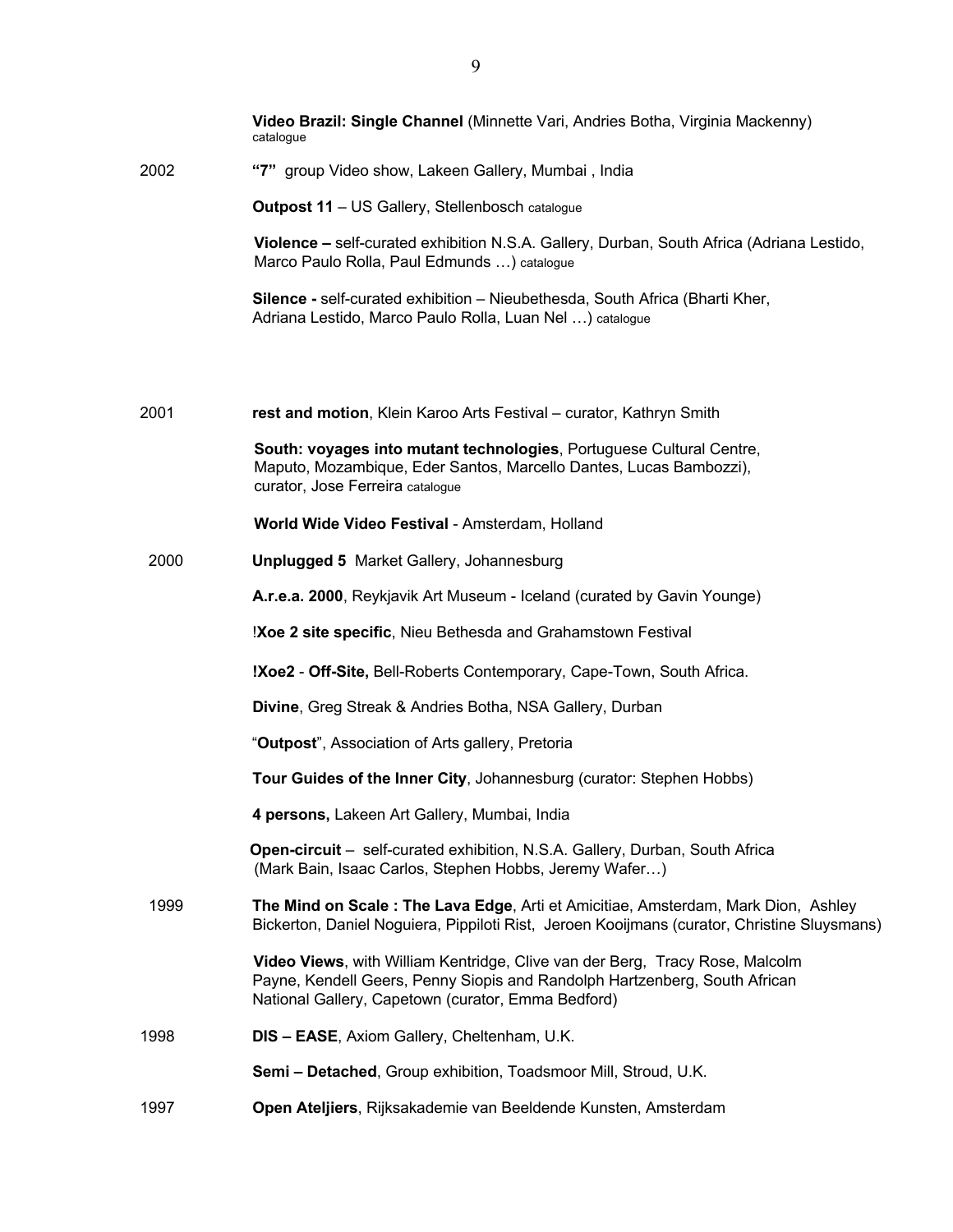**South Africa in Colour**, Stadparkspaviljoen, Groningen, Netherlands catalogue 1996 **Some Man-Made Objects**, first Solo Exhibition, N.S.A. Gallery, Durban **Jabulisa: Art of KwaZulu Natal**, Standard Bank National Arts Festival, Grahamstown, South Africa (touring to Standard Bank Centre, Johannesburg; Tatham Art Gallery, Pietermaritzburg, Durban Art Gallery 1995 **Bartel Arts Trust: Opening Exhibition**, BAT Centre, Durban 1994 **Artists Invite Artists**, Durban Art Gallery **Vacated**, John Waldron Art Centre, Indiana, USA **Forms of the Future**, Durban Art Gallery 1993 **Two person exhibition** with Siemon Allen, Institute of Contemporary Art, Jhb **Momentum**, Pretoria Art Museum

## **Commissions:**

| 2011        | Commissioned temporary public work for COP 17 (Department of Arts & Culture)<br>http://vansa.co.za/Projects/Past/greg-streak-2013-fake-empire-blue-monday |
|-------------|-----------------------------------------------------------------------------------------------------------------------------------------------------------|
| 2005        | Drill Hall – Johannesburg (opening) commissioned work                                                                                                     |
| 2004        | National Sculpture competition winner to produce 2.2m bronze sculpture of<br>Prophet Isaiah Shembe (Collaboration with Andries Botha).                    |
| 2003        | Sculpture for the Arabella Sheraton Hotel, Cape Town (collaboration with<br>Jeremy Wafer)                                                                 |
| 2000        | Sculpture, Metal and Glass for the Dorothy Nyembe Community Centre, Cato<br>Crest, Durban (collaboration with Jeremy Wafer)                               |
| 1999 - 2001 | Metal and Glass for the Diakonia Centre, Durban (collaboration with Jeremy<br>Wafer)                                                                      |

### **Awards and Residencies:**

| 2021      | <b>Completion Grant from DHET for PhD studies</b>                                     |
|-----------|---------------------------------------------------------------------------------------|
| 2018-2020 | <b>UCDG</b> grant for PhD studies                                                     |
| 2017      | Helgaard Steyn Award for Sculpture: nomination by Jenny Stretton (Durban Art Gallery) |
| 2007      | Awarded the Ampersand Fellowship (Nov / Dec 2007 – New York)                          |
| 2005      | Blind Spaces, Belo Horizonte / Sao Paulo, Brazil: speaker / artist                    |
| 2004      | The South Project, Melbourne, Australia: guest speaker                                |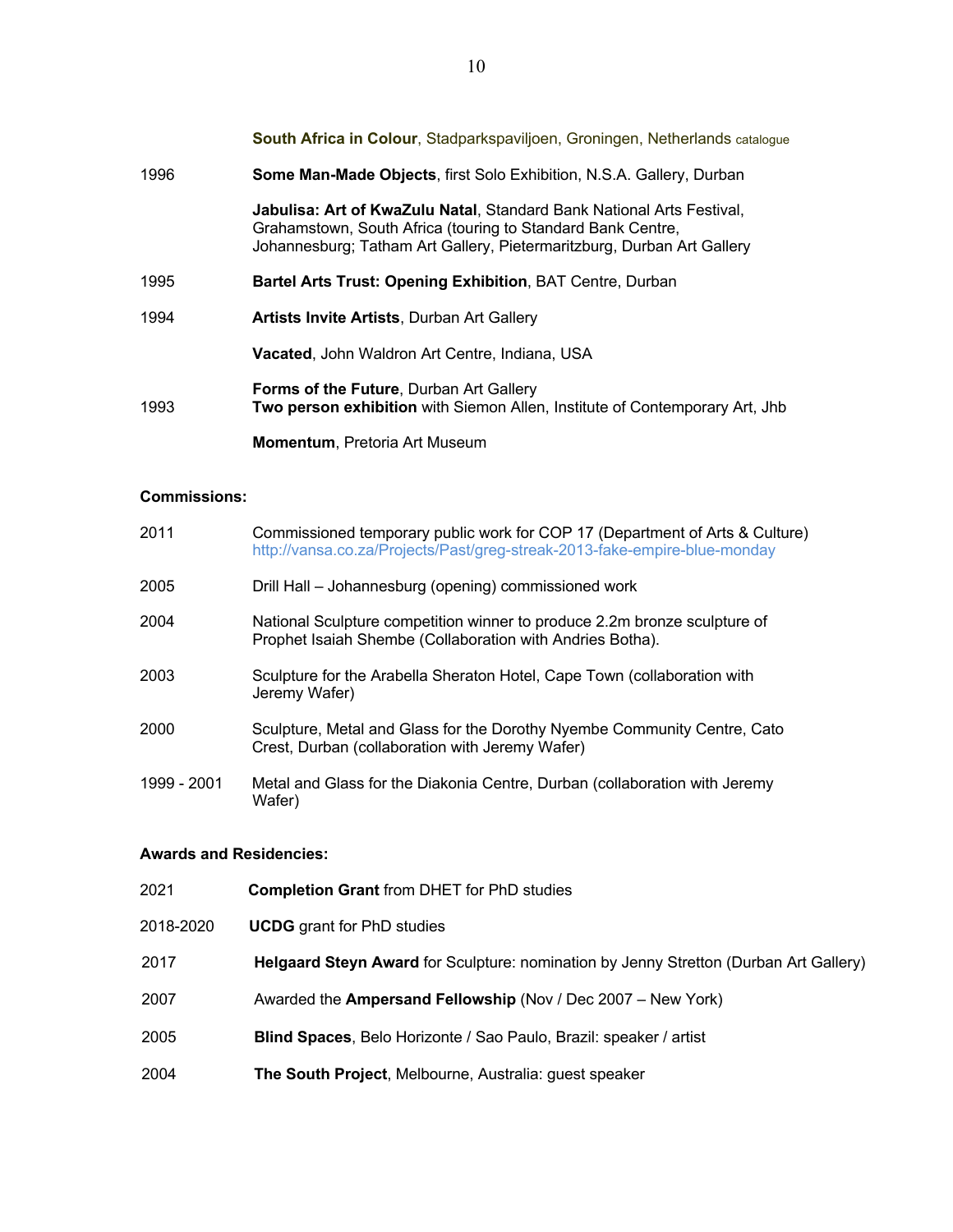| 2003             | Winner of the public sculpture commission (with Andries Botha): Prophet Isaiah Shembe                  |
|------------------|--------------------------------------------------------------------------------------------------------|
|                  | Workshop /conference - Jakarta Video Festival (Indonesia)                                              |
| 2002             | Further Up in the Air, Liverpool, UK                                                                   |
|                  | Trama Workshop, Buenos Aires, Argentina                                                                |
| 2000             | Open Circle, Mumbai, India                                                                             |
| 1998             | International Bursary from Department of Arts, Culture, Science and<br>Technology, South Africa        |
| $1997 -$<br>1998 | Rijksakademie van Beeldende Kunsten, Amsterdam (2 year residency)                                      |
| 1996             | <b>Finalist for Emma Smith International Bursary</b>                                                   |
| 1995             | Joint winner: National Arts Youth Festival                                                             |
| 1994             | Winner: Durban Arts Festival (visual arts)                                                             |
| 1993             | Merit (2nd) - Durban Arts Festival (visual arts)                                                       |
|                  | Winner - Natal Post "Young Achiever Award": sculpture proposal                                         |
|                  | Merit Award and scholarship - Technikon Natal for Masters study (Highest<br>Aggregate - School of Arts |
| 1991             | Recipient - Emma Smith Bursary (Honours study), Art History Prize,<br>cum laude: Sculpture             |
|                  |                                                                                                        |

## **Public and Corporate Collections:**

The South African National Gallery, Cape Town

The Durban Art Gallery, Durban

Sasol Art Collection, Johannesburg

Numerous private collections

## **Community Activity**

2000 – 2009 Founder member and co-ordinator of PULSE

 **PULSE** is an artist run initiative, founded in February 2000 by South African artist Greg Streak. **PULSE** is linked to an international network of artist initiatives in other developing countries including Argentina, Brazil, India, Indonesia, Mali and Mexico to name a few. This collective matrix is known as the **RAIN Artists' Initiatives Network** and is the brainchild of the **Rijksakademie** in Amsterdam, Holland. PULSE sought to create projects that critiqued issues and debates of global relevance, to be inclusive of the exclusive and celebrate the idiosyncratic and intimate within the visual arts. Many of the projects were created with social issues at the fore, and all projects had community / educative programmes attached to them.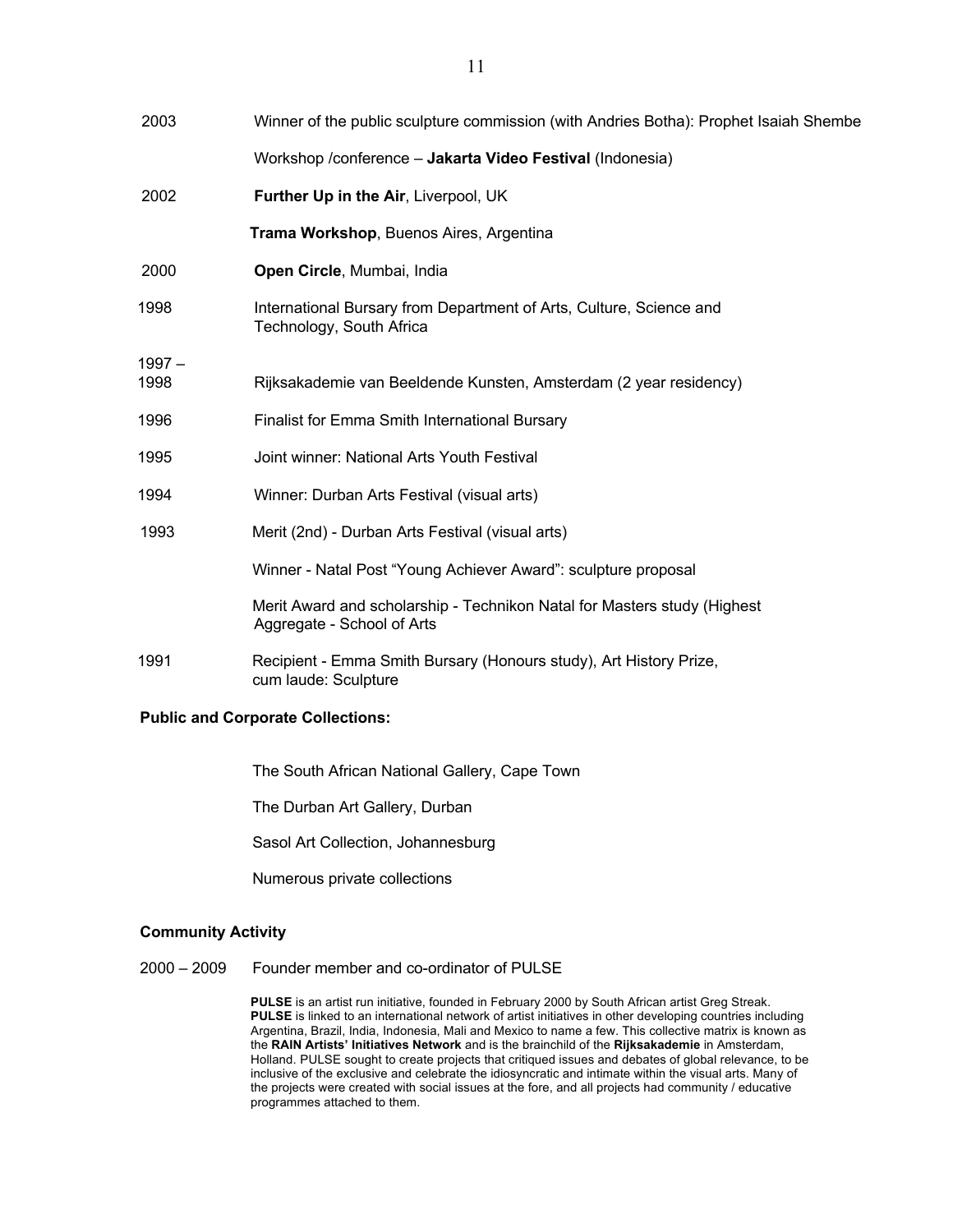#### 2002 – 2004 Chairperson of Exhibitions committee of the KZNSA

 The KZNSA is the oldest organisation for the Visual Arts in Kwa-Zulu Natal. It maintains a nationally reputed gallery, runs a well-established community programme with particular emphasis on street children, a shop selling craft and design items and a restaurant

#### **Bibliography**

selected reviews & press:

 **Visi** Magazine **interview**: August 27, 2013

 **Seeing red, Feeling Blue** (2013) Interview: **Q&A Greg Streak: Leigh-Anne Niehaus**

 **Nothing lasts Forever Interview Greg Streak** solo exhibition Soledad Senlle Gallery, Amsterdam

 **Harbour** – group exhibition review: Peter Machen, artthrob, April 2009

 **Exhibition stimulates in an odd way** - review of Social Pattern: Melvyn Minaar, Cape Times April6, 2009

 **New Connections - DUT Staff exhibition**: March 2009 **Mapping a Dyslexic Heart** - reviews: Professor Juliette Lieb DuToit, Ian Calder, Andrew Verster

**Accumulative Disintegration**: Bank Gallery 24 July – 21 August 2008 reviews:

 **Things fall apart** review: Peter Machen, Weekend Witness, 16 August 2008

 **Holding it together is a part of it** review: Jose' Ferreira

 **Accumulative Disintegration – a critique**: Carin Goodwin

 **031 interview** : Vaughn Sadie

 **The Art Cowboy reflective review**: Peter Machen, The South African Art Times, September 2008

 **Bathed in Light - The Light Show** - review: Peter Machen, The South African Art Times, February 2008

 **Greg Streak + Ledelle Moe** - review Dinah Ryan, Art Papers, p70, July, 2007

 **Primary Faith** - Virginia Mackenny: catalogue essay for **Drift** 1708 Gallery, Washington, USA - 2007

**What Lies Between** review: Andy Kozlowski, Style Weekly, January 2007